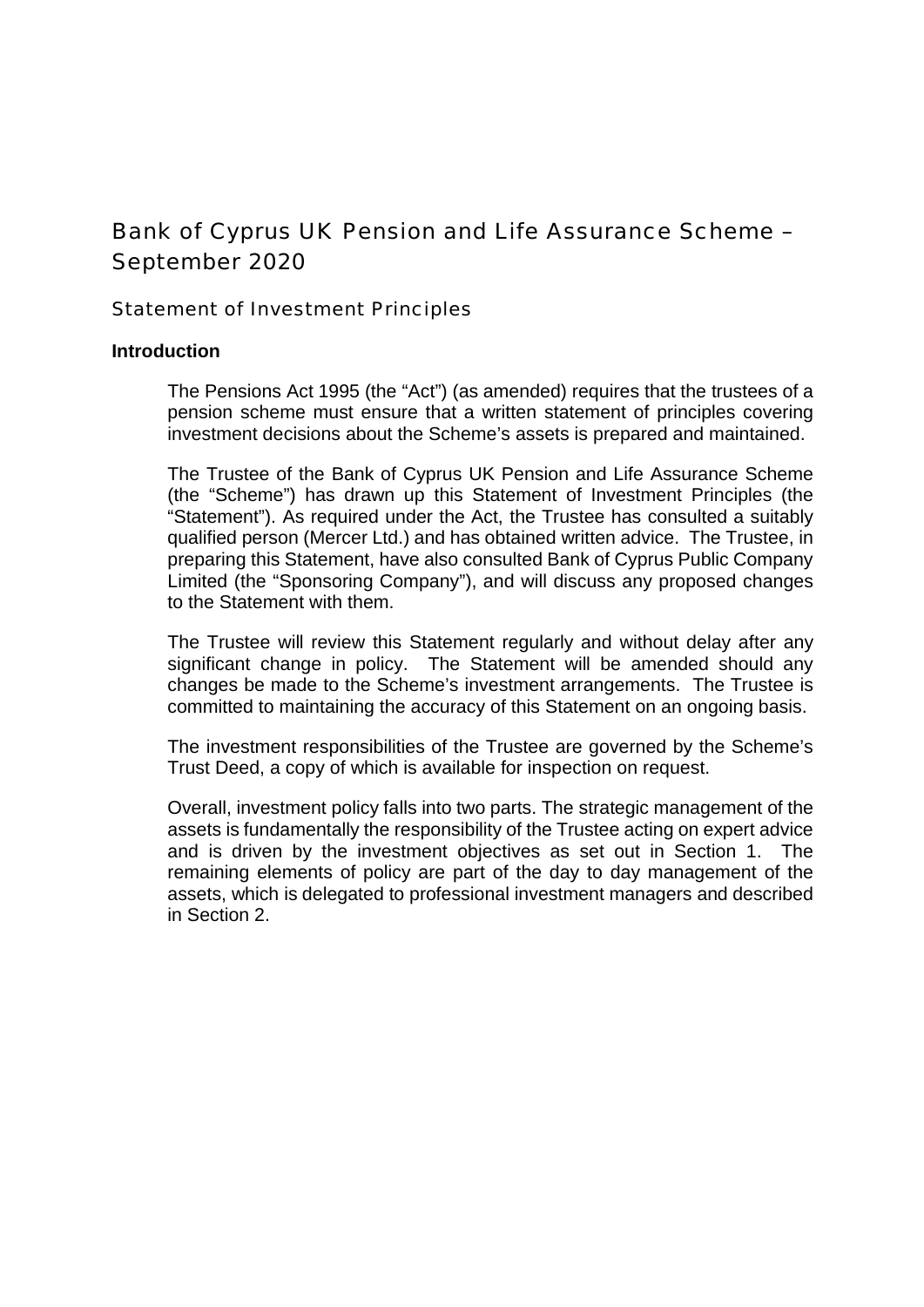# **Investment Arrangements**

## 1.1 **Investment Objectives**

To guide them in the strategic management of the assets and control of the various risks to which the Scheme is exposed, the Trustee has considered appropriate objectives and adopted the following:

- the acquisition of suitable assets of appropriate liquidity which will generate income and capital growth to meet, together with contributions from the Sponsoring Company, the cost of current and future benefits which the Scheme provides as set out in the Trust Deed and Rules;
- to limit the risk of the assets failing to meet the liabilities over the long term; and
- to minimise the long-term costs of the Scheme by maximising the return on the assets whilst having regard to the above objectives.

## **Quantitative Objectives**

 To achieve, over the long term, a rate of investment return of 2.5% p.a. in excess of long gilt yields.

## 1.2 **Risk**

There are various risks to which any pension scheme is exposed. The Trustee has considered the following risks:

- the risk of a deterioration in the value of the Scheme's assets;
- the risk of changes in the value and profile of the liabilities in relation to the value and profile of the assets;
- the risk that the day-to-day management of the assets will not achieve the rate of investment return expected by the Trustee. This may lead to a higher than expected cost to the Sponsoring Company.
- the risk of a shortfall of assets relative to the Scheme's liabilities as determined if the Scheme were to wind up;
- the risk of fluctuations in currency on the performance of the Scheme's assets which are not denominated in sterling;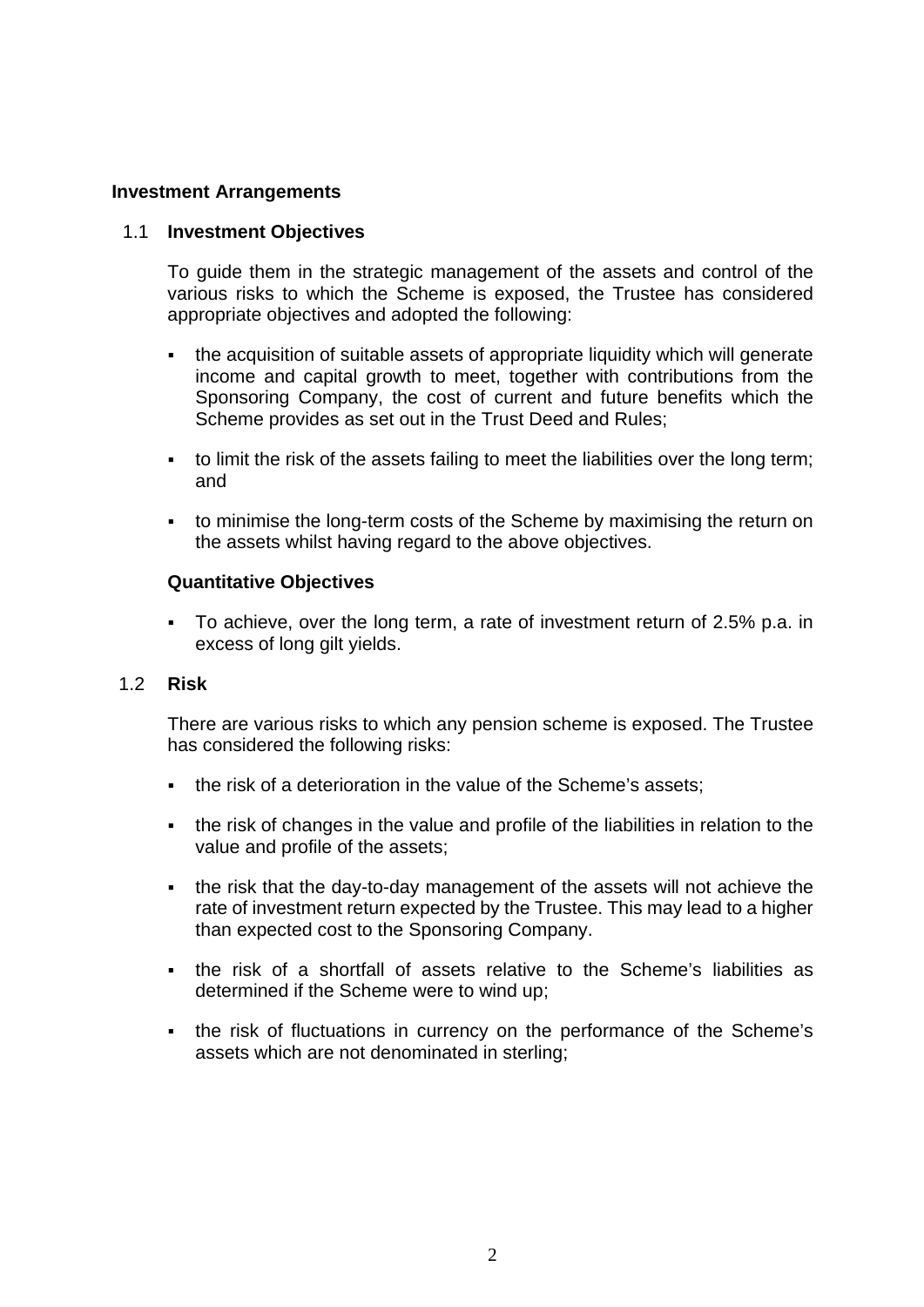- the risk of variation in the Scheme's surplus or deficit resulting from stock market volatility; and
- associated with all the above, the risk of volatility in the level of the Sponsoring Company contribution rate and the implications of this to the Sponsoring Company and the security of members' benefits.
- other investment risks such as default risk, equity risk, credit risk, illiquidity risk, climate risk, political risk and expropriation risk.

Subject to accepting the risk from a mismatch of assets and liabilities, the Trustee believes that the asset allocation policy in place provides an adequately diversified distribution of assets.

# 1.3 **Policy on Compliance with the Statutory Funding Objective (SFO)**

The Statutory Funding Objective (SFO) applies to the Scheme from the time of the Scheme's formal actuarial valuation as at 31 March 2016. The SFO will require that the Trustee, having taken advice from the Scheme Actuary, and consulted with the Company, formulate and maintain a Statement of Funding Principles which takes into account the Scheme's specific circumstances and documents the policy for meeting the SFO.

The Trustee considers at the present time that the investment policy and asset allocation benchmark described in this Statement remain appropriate under the SFO. The Trustee will keep this aspect under consideration in future reviews of investment policy.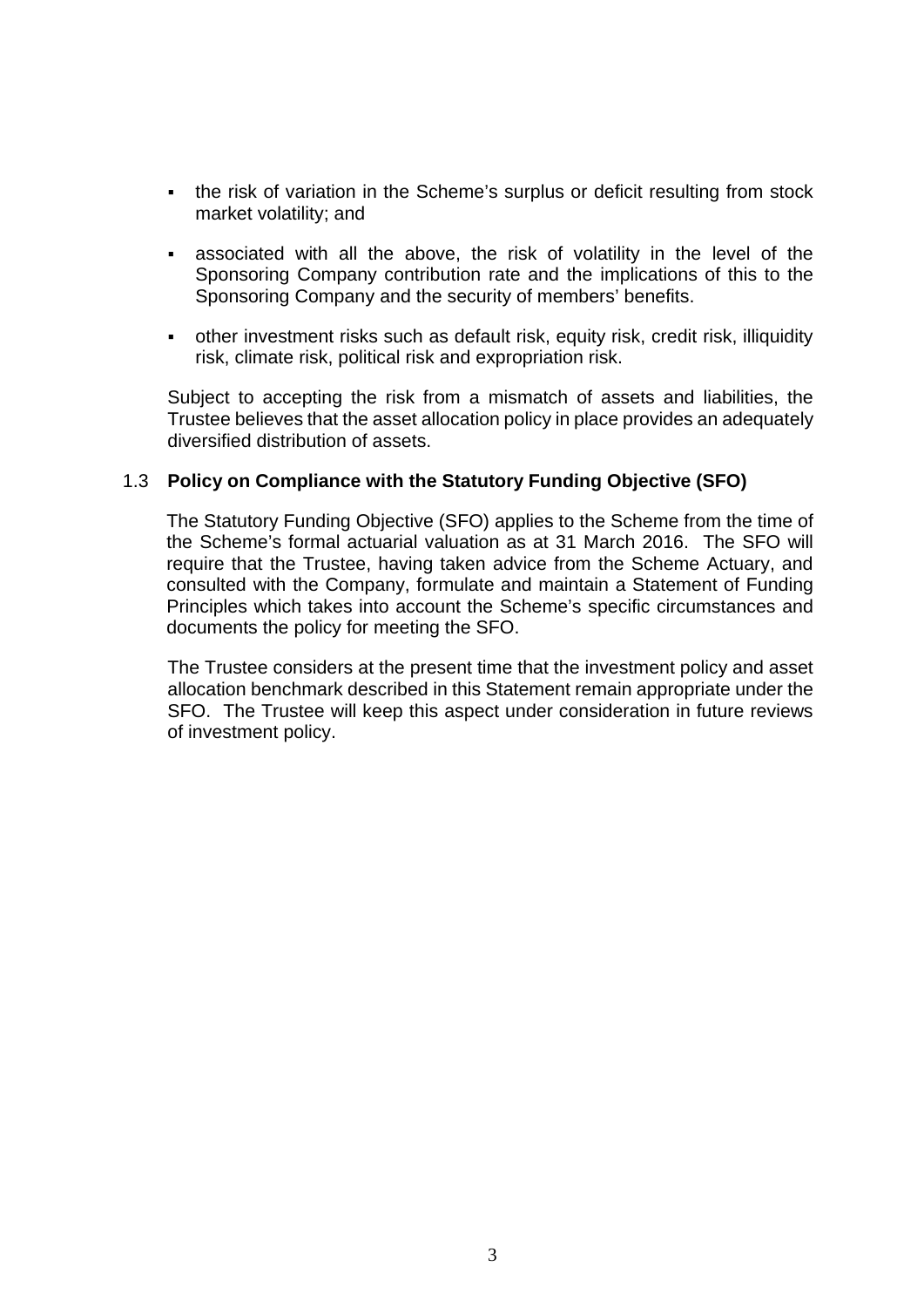# 1.4 **Investment Strategy**

The Trustee targets the following long term asset allocation for the assets of the Scheme, based on expert advice:

| <b>Asset Class</b>                             | <b>Target Asset</b><br><b>Allocation %</b> |
|------------------------------------------------|--------------------------------------------|
| Passive Developed Market Equities (GBP hedged) | 20.0                                       |
| Diversified Growth                             | 25.0                                       |
| <b>Active World Small Cap Equity</b>           | 5.0                                        |
| <b>Active Emerging Markets Equity</b>          | 5.0                                        |
| <b>Total Growth</b>                            | 55.0                                       |
| Liability Driven Investment ("LDI")            | 25.0                                       |
| Buy & Maintain Credit                          | 20.0                                       |
| <b>Total Matching</b>                          | 45.0                                       |
| Total                                          | 100.0                                      |

There is no automatic re-balancing policy in place to move the actual allocation back to the target allocation, should this deviate significantly due to relative market returns. The Trustee reviews the actual allocation versus the target asset allocation on a quarterly basis at least.

New contributions are to be invested in such a way, that the overall split of assets between growth and matching is brought as close as possible to the strategic benchmark, with due consideration given to associated costs. On an annual basis, the Trustee will review the above investment strategy in conjunction with its consultant.

The Trustee believes that the target asset allocation is appropriate for controlling the risks identified in 1.2.

The full benchmark details are provided in 2.1.

## **Day to Day Management of the Assets**

## 1.5 **Main Assets**

The Trustee has agreed to delegate the day-to-day management of the Scheme's assets to the following investment managers:

 **Legal & General Investment Management ("LGIM")** – passive global equities, LDI and buy & maintain credit;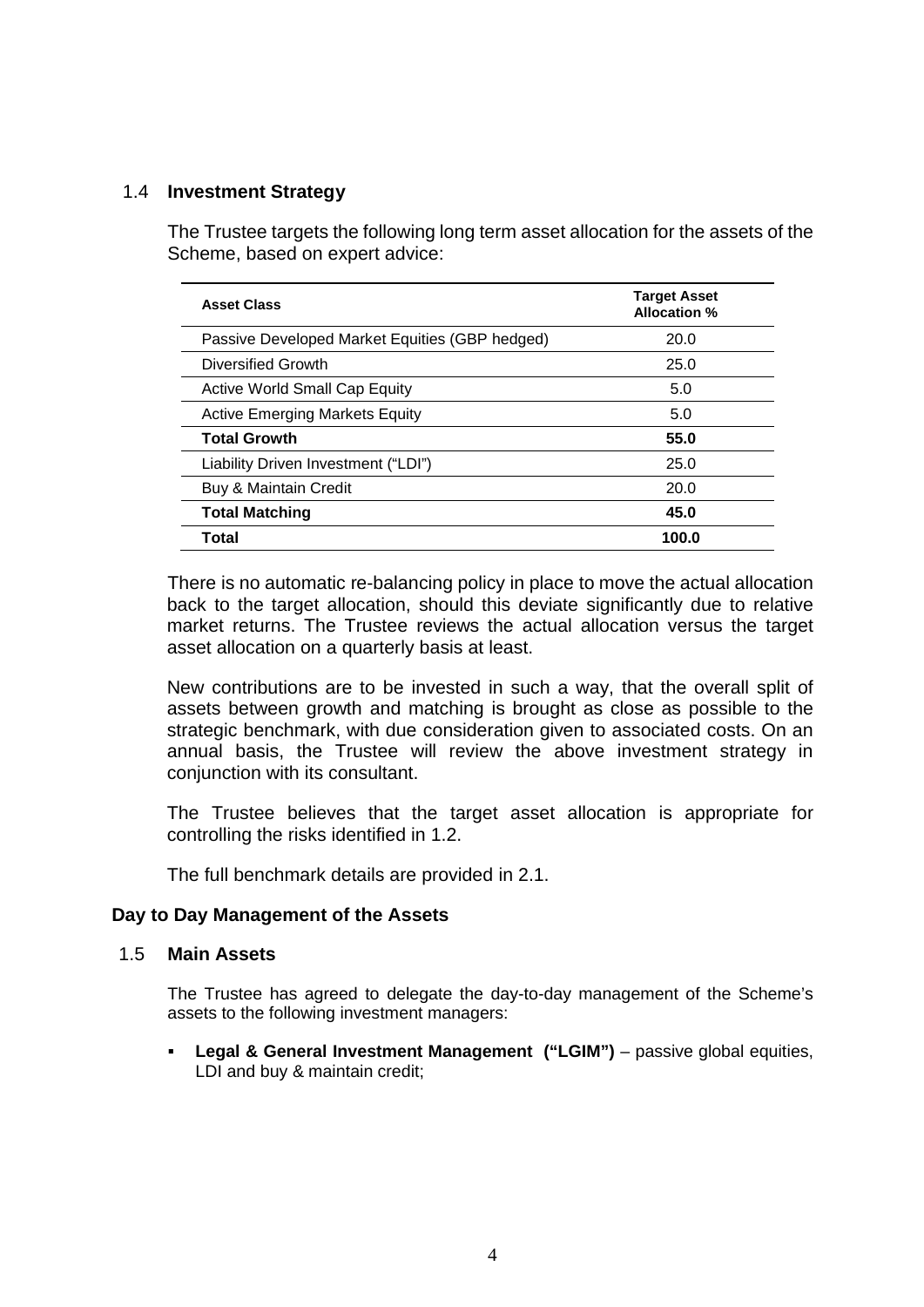- **Aberdeen Standard Investment ("Aberdeen")** diversified growth fund ("DGF");
- **Dimensional Fund Advisors ("DFA")** active world small cap equity; and active emerging market equities;

The investments are subject to agreements between the managers, the Trustee and the governing documents for each fund.

Individual mandates are set out below.

## *Return-Seeking Asset Portfolio*

| <b>Fund</b>                                              | <b>Allocation</b><br>% | <b>Benchmark Index</b>            |
|----------------------------------------------------------|------------------------|-----------------------------------|
| World Developed Equity<br>Index - GBP Currency<br>Hedged | 100.0                  | FTSE Developed (GBP Hedged) Index |
| Total                                                    | 100.0                  |                                   |

*LGIM Passive Global Equities (20.0% of total Scheme assets)*

The portfolio is passively managed. Each pooled fund within the portfolio aims to produce a return in line with its corresponding benchmark outlined in the table above within tolerance ranges stated by LGIM.

## *Aberdeen (25.0% of total Scheme assets)*

| <b>Fund</b>             |       | Allocation % Benchmark Index |
|-------------------------|-------|------------------------------|
| Diversified Growth Fund | 100.0 | 1 Month LIBOR                |
| <b>Total</b>            | 100.0 | 1 Month LIBOR                |

The Trustee expects Aberdeen to achieve outperformance relative to the benchmark equal to or in excess of 4.5% per annum before fees over rolling five year periods with a volatility of returns below that of equities (and less than 10% p.a.).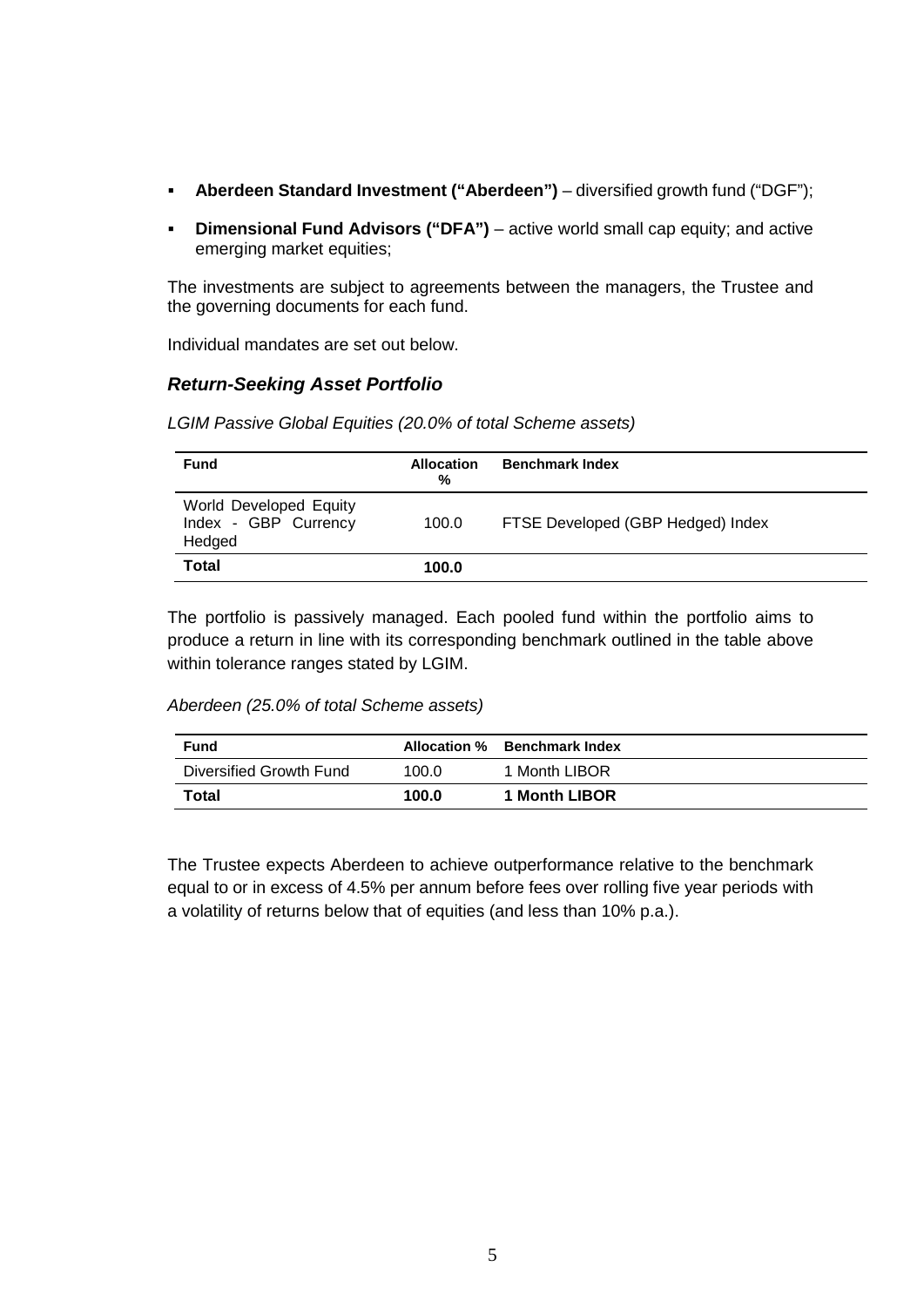*DFA (10% of total Scheme assets)*

| <b>Fund</b>                               | Allocation% | <b>Benchmark Index</b>                 |
|-------------------------------------------|-------------|----------------------------------------|
| Active World Small Cap<br>Equity          | 50.0        | MSCI World Small Cap Index net         |
| <b>Active Emerging Market</b><br>Equities | 50.0        | <b>MSCI Emerging Markets Index net</b> |
| Total                                     | 100.0       | <b>MSCI Emerging Markets</b>           |

DFA are appointed to manage two of the Scheme's mandates: the active world small cap equity fund and the active emerging markets equities fund.

The Trustee expects the world small cap equity fund to outperform the MSCI World Small Cap Index and the emerging markets equity fund to outperform the MSCI Emerging Markets Index by 1-2% p.a. after fees over the longer term with an expected tracking error of 2-4% p.a..

## *Risk Reducing Portfolio*

| LGIM Buy & Maintain Credit and LDI (45.0% of total Scheme assets) |  |
|-------------------------------------------------------------------|--|
|-------------------------------------------------------------------|--|

| <b>Fund</b>                                                               | Allocation % | <b>Benchmark Index</b> |
|---------------------------------------------------------------------------|--------------|------------------------|
| LDI - Matching Core<br><b>Funds and Sterling</b><br><b>Liquidity Fund</b> | 55.6         | Composite              |
| <b>Buy and Maintain Credit</b>                                            | 44.4         | $n/a^*$                |
| Total                                                                     | 100.0        | $\blacksquare$         |

*Note: There is no rebalancing between the LDI and Buy & Maintain Credit.*

*\*Due to the nature of the mandate, LGIM do not manage the strategy with reference to a benchmark.*

The value of the LDI portfolio is expected to change in a similar way to the Scheme's liabilities as interest rates and inflation expectations fluctuate.

The portfolio invests, according to the documents governing the appointment, in a range of pooled funds managed by LGIM that hold cash, bonds and derivatives and may use leverage to achieve a greater level of exposure to the underlying asset. These funds aim to track their relevant reference benchmarks.

The Trustee targets an interest rate and inflation hedge ratio of approximately 60% of total SFO liabilities.

LGIM does not manage the Buy & Maintain Credit fund against a formal benchmark. The stated aim of the fund is "to capture the credit risk premium within a globally diversified portfolio of predominantly investment grade credit and to preserve value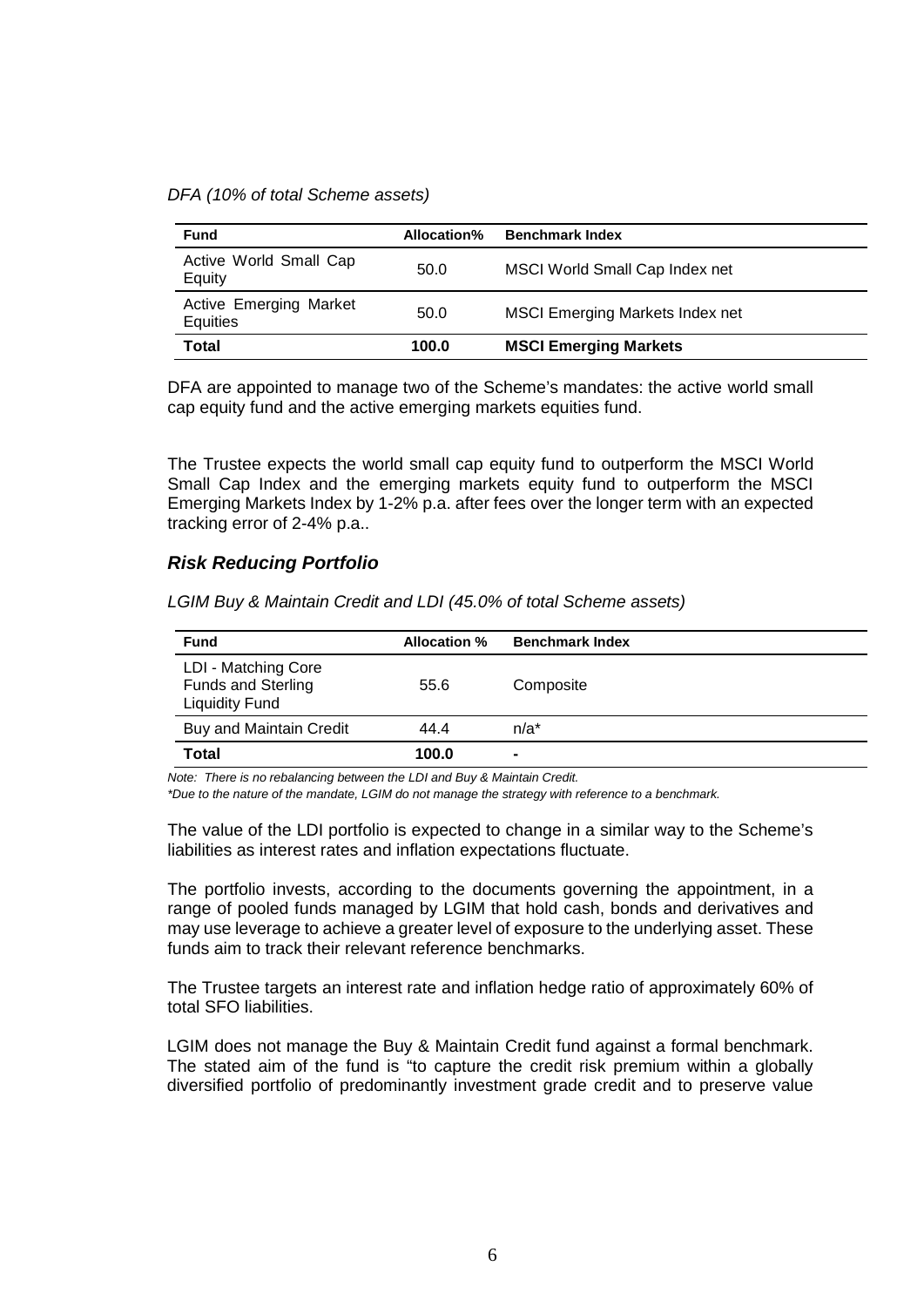over the course of the credit cycle by avoiding defaults and securities experiencing a significant deterioration in credit quality". Therefore, the Trustee assumes that actual performance equals benchmark for purposes of performance measurement.

#### 1.6 **Investment Restrictions**

The assets of the Scheme are invested in pooled fund vehicles and, therefore, the fund manager determines the investment restrictions applying to these pooled funds.

The Trustee has not set any investment restrictions on the appointed investment managers in relation to particular products or activities (e.g. sustainability, etc), but may consider this in future.

## 1.7 **Additional Assets**

The Scheme has historically provided a facility for members to pay additional voluntary contributions ("AVCs") into the Scheme to enhance their benefits at retirement. Those members who have made such contributions are offered a range of funds in which to invest. No new contributions are permitted into the AVC arrangement.

## 1.8 **Buying and Selling of Investments**

The Trustee has delegated the responsibility for buying and selling investments to the investment managers. As already mentioned, the day-to-day activities, which the investment managers carry out for the Scheme, are governed by the arrangements between the Trustee and the managers. These are reviewed from time-to-time to ensure that the operating instructions, guidelines and restrictions remain appropriate.

Member views are not taken into account in the selection, retention and realisation of investments. The Trustee will review this aspect of the policy periodically.

## 1.9 **Monitoring the Investment Managers**

The Trustee receives reports from their investment managers regularly and conducts a formal review of each manager's investment performance and processes periodically. Through this process of regular reporting and regular review, the Trustee aims to ensure that the investment managers are carrying out their work competently and in compliance with the Pensions Act and that the manager is meeting the Trustee's objectives.

## 1.10 **Socially Responsible Investment and Corporate Governance**

The Trustee acknowledges that Environmental, Social and Governance ("ESG") factors may have a material impact on investment risk and return outcomes. It is also recognised that long-term sustainability issues, particularly climate change, presents risks and opportunities that increasingly may require explicit consideration.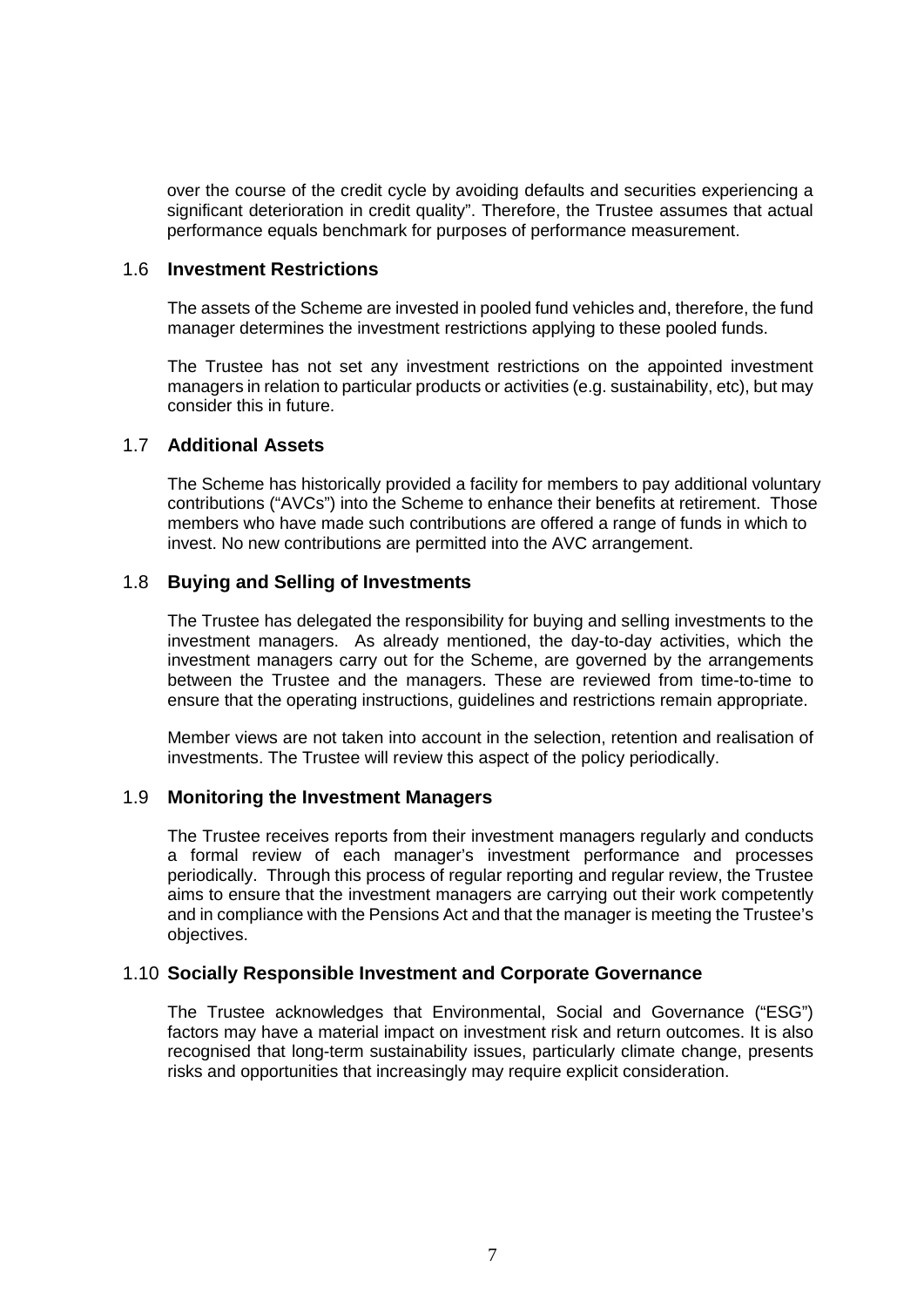The day-to-day management of the Scheme's assets is delegated to a number of investment managers and the Trustee expects them to integrate ESG factors into their processes. To assess the extent of ESG integration by managers, on a quarterly basis, the Trustee will monitor the ESG ratings (assigned by the Scheme's investment consultant) for the strategies held and will compare these to their peers on a triennial basis.

These are applied to both equity and debt investments, as appropriate, and covers a range of matters including the issuers' performance, strategy, capital structure, management of actual or potential conflicts of interest, risks, social and environmental impact and corporate governance.

The Scheme does not own any securities directly and hence does not have voting rights on individual stocks. Voting rights on investments held in pooled funds are exercised by the investment managers in accordance with their own corporate governance policies, and taking account of current best practice including the UK Corporate Governance Code and the UK Stewardship Code.

Equity managers who are FCA registered are expected to report on their adherence to the UK Stewardship Code on an annual basis, with the Trustee reviewing adherence triennially. The Trustee monitor the extent, and the manner in which, the investment managers exercise voting and engagement rights every three years.

## 1.11 **Non-financial matters**

Members' views on "non-financial matters" (where non-financial matters" includes members' ethical views separate from financial considerations such as financially material ESG issues) are not explicitly taken into account in the selection, retention and realisation of investments. The Trustee would review this policy in response to significant member demand.

## 1.12 **Investment Manager Arrangements**

## **Aligning manager appointments with investment strategy**

The Investment Managers are appointed based on their capabilities and, therefore, the perceived likelihood of achieving the expected return and risk characteristics required for the asset class they are selected to manage.

Ahead of investing, the Trustee undertakes due diligence<sup>[1](#page-7-0)</sup> and seeks the views of its consultant to support decisions around selection (and retention). Should an Investment

<span id="page-7-0"></span><sup>&</sup>lt;sup>1</sup> Which includes but not limited to: the underlying assets held and how they will allocate between them; risks associated with the underlying mix of assets and the steps the Manager takes to mitigate them; expected return targeted by the Managers and details around realisation of the investment; and impact of financial and non-financial factors, including but not limited to ESG factors and climate change, on the investment over the long term.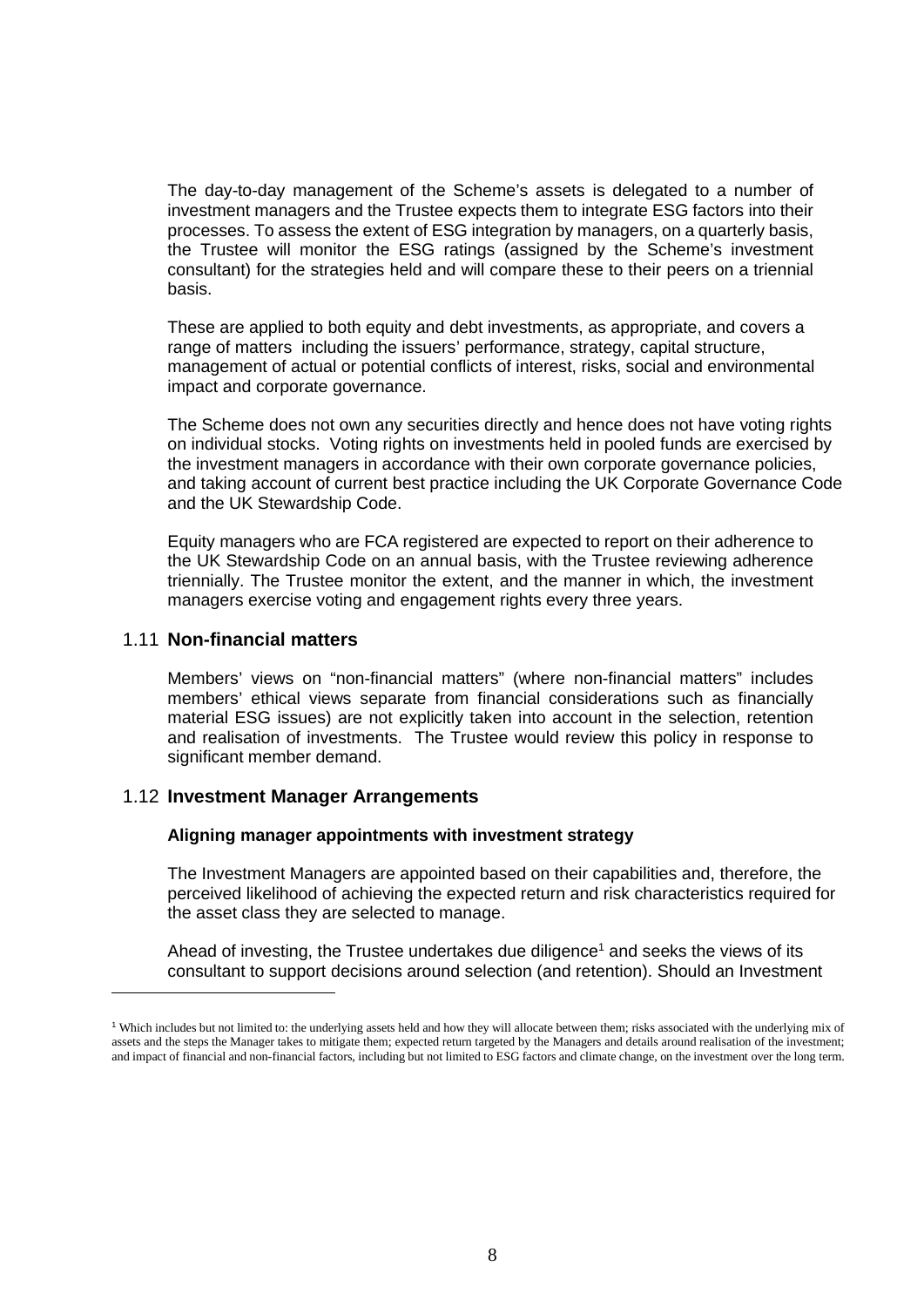Manager make changes to any of these factors, the Trustee will assess the impact and (where no longer aligned) consider what action to take.

The Trustee only invests in pooled investment vehicles. The Trustee therefore accepts it cannot specify the risk profile and return targets of the manager, but pooled funds are chosen with appropriate characteristics to align with the overall investment strategy.

Some investments are actively managed and the Investment Managers are incentivised through performance targets (and an appointment will be reviewed following periods of sustained underperformance). The Trustee will review appropriateness of using actively managed funds (on an asset class basis) periodically

#### **Incentivising Medium and Long Term Performance**

The Trustee aims to meet with the Investment Managers as deemed appropriate, to discuss performance and other investment related matters (including integration of ESG and climate change into the investment process and voting and engagement activities). As part of this, the Trustee will challenge decisions that appear out of line with the Scheme's stated objectives and/or policies.

To assist with this, the Trustee considers its consultant's assessment of how each Investment Manager embeds ESG considerations into its investment process and explores how it aligns with its responsible investment policy. This is monitored on a quarterly basis as part of the Scheme's performance reporting.

The Trustee considers the method of remunerating Investment Managers to be consistent with incentivising them to make decisions based on assessments of medium to long-term financial and non-financial performance of the issuer of debt or equity. By encouraging a medium to long-term investment time horizon, it will in turn encourage the Investment Managers to engage with issuers of debt and equity in order to improve their performance in the medium to long-term.

The Investment Managers are aware that their continued appointment is based on the success in delivering the mandate for which they have been appointed over the long term. Consistent periods of underperformance could lead to the Investment Manager being terminated.

#### **Evaluating investment manager performance**

The Trustee reviews the performance of the Investment Managers on a regular basis versus agreed benchmarks and targets, over multiple time periods, with an emphasis on the long-term.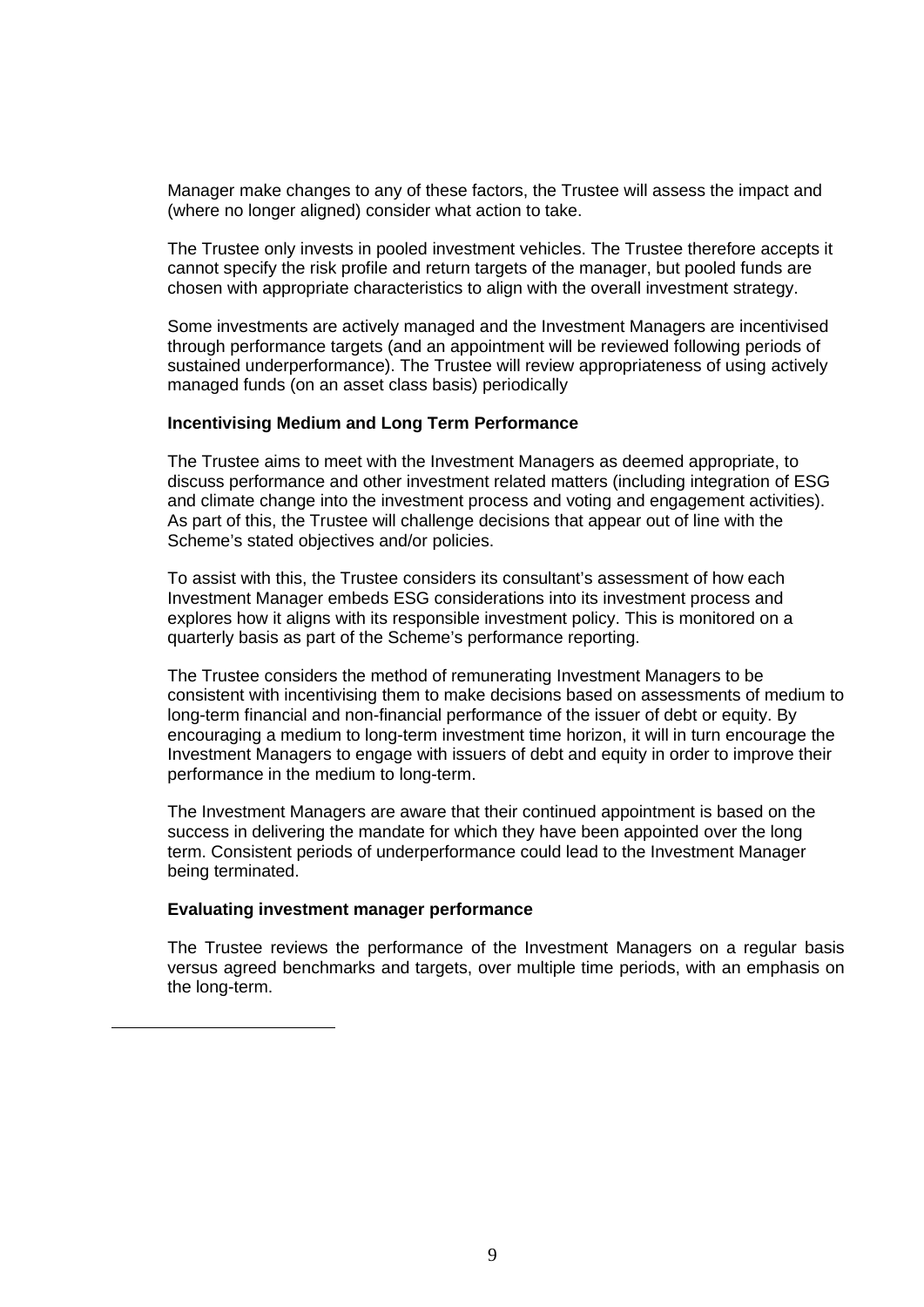The Trustee takes a long-term view when assessing whether to replace the underlying Investment Managers, and such decisions would not be made solely based on short-term performance concerns. Instead, changes would be driven by a number of factors that may lead to significant reduction in the Trustee's confidence that the Investment Manager will be able to perform in line with the stated objective of a strategy over the long term.

The Investment Managers are remunerated by way of a fee calculated as a percentage of assets under management. The Trustee is also happy to consider paying a performance related fee where it believes it makes sense to do so.

#### **Portfolio turnover costs**

Portfolio turnover costs refer to those incurred due to the buying, selling, lending or borrowing of investments.

The Trustee receives MiFID II reporting from the Investment Managers, which provides this information, but does not actively monitor portfolio turnover costs and has not set ranges in respect of them. This position is kept under review.

#### **Duration of investment arrangements**

The Trustee is a long-term investor and does not look to change the investment arrangements on a frequent basis.

The Scheme's assets are invested in open-ended vehicles and expect to retain them unless:

- There is a strategic change to the overall strategy that no longer requires exposure to that asset class or manager; or
- The Investment Manager appointment has been reviewed and the Trustee has decided to terminate the manager.